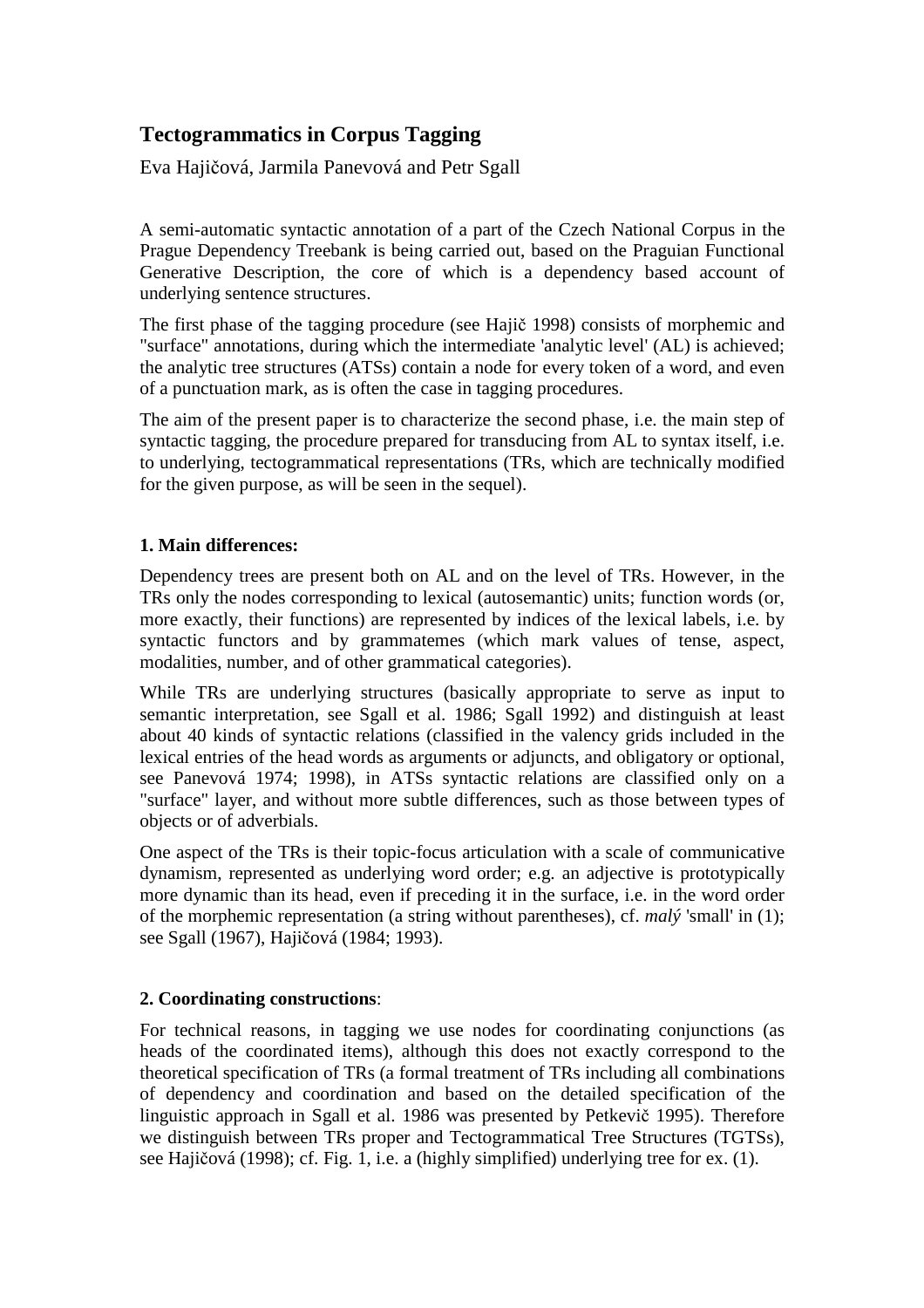(1) Marie a Jan, kteří mají malého syna, žijí v Lomnici.

Mary and John, who have small son, live in Lomnice.





A highly simplified TGTS of (1), with functors attached to dependent nodes (Conjunction, Actor/Bearer, Patient, Descriptive adjunct, Co for the Coor- dinated items).

# **3. Linearized underlying representations:**

TRs can be unambiguously linearized; e.g. the primary TR of (1) can be written as (1'), with each dependent item and each coordinated construction closed into parentheses; the subscripts (at the parenthesis oriented to the head word) indicate functors:

(1') ((Marie Jan) $_{Coni}$  ( $_{Descr}$  (který.Plur) $_{Actor}$  mít ( $_{Obj}$  syn.Plur ( $_{Restr}$  malý)))) $_{Actor}$  žít

 $(t_{\text{loc in}}$  Lomnice)

Unmarked grammatemes (Sing, Pres, Declar, etc.) are not written here.

A further example:

(2) Iniciátoři dosud nesehnali potřebných třicet podpisů poslanců. Initiators hitherto have-not-gathered necessary thirty signatures of-MPs

(2') ((Iniciátor.Plur ( $_{\text{Pat}}$  on)) $_{\text{Act}}$  (dosud) $_{\text{Temp,on}}$  (Neg) $_{\text{Rhem}}$  sehnat.Pret ( $_{\text{Pat}}$  podpis.Plur (Appurt poslanec.Plur) (Restr třicet) (Restr potřebných))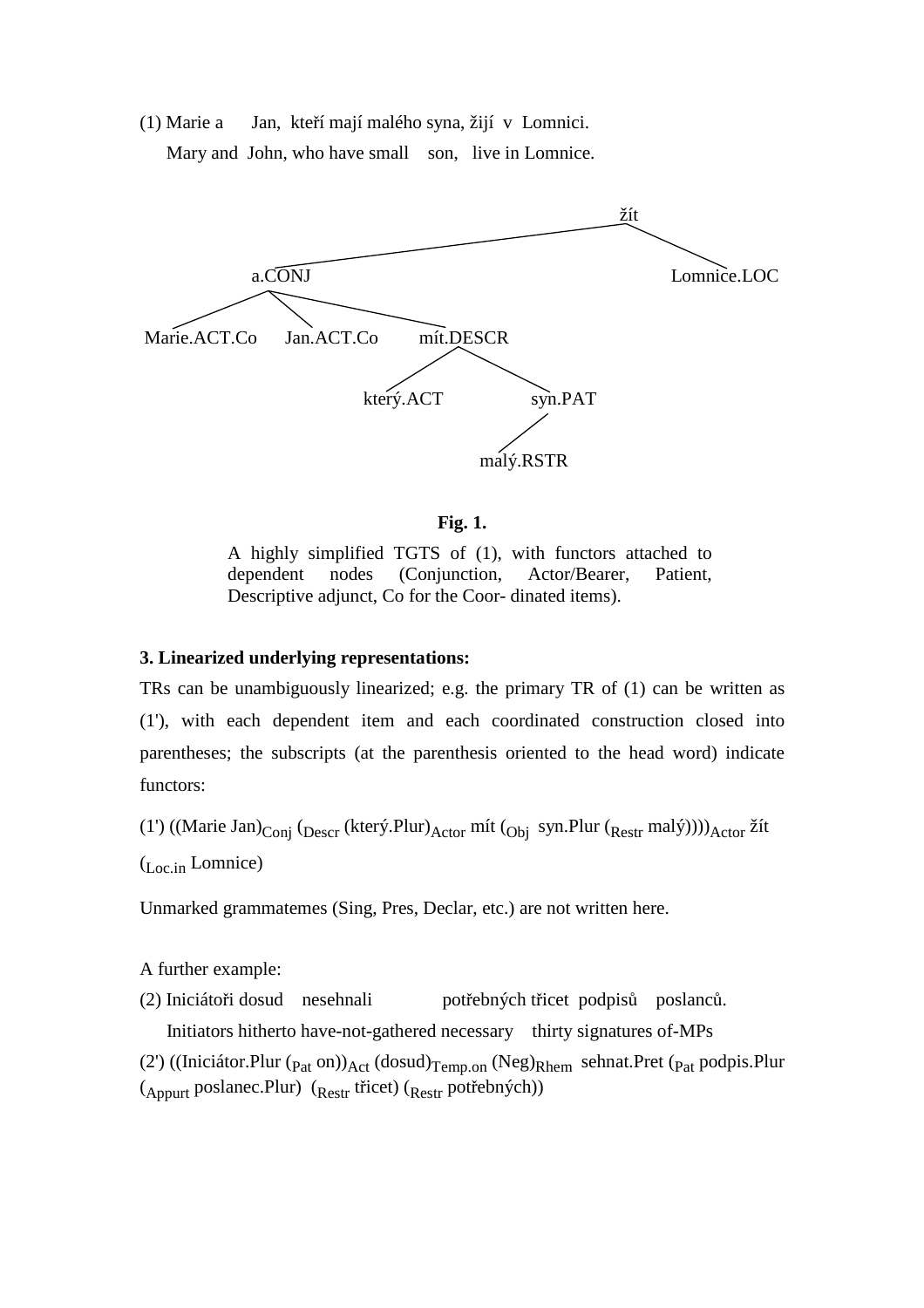Note that such a deverbal noun as *iniciátor* has an obligatory Patient. With cases of coreference (anaphora) the data on the antecedent are registered in the label of the coreferential node (see Sect. 4 (ii)(c) below).

## **4. The automatic part of the transduction of ATSs to TGTSs:**

A part of the transduction procedure (see Hajičová 1998) can be formulated as general steps, carried out automatically:

(i) In an automatic 'pre-processing' module, the input of which are the ATSs, the tree structures are pruned, i.e. the nodes that are marked as auxiliary items in the ATSs get deleted, without losing any important pieces of information these auxiliary items carry. During this pre-processing, most of the analytical morphemic forms are put together (being placed in the position of the 'highest' of their parts), and the information they convey is added in the form of indices (esp. grammatemes) of the TGTS complex tags. This concerns the values of morphological categories such as tense (Preterite, Future), verbal modality (Conditional), deontic modality (with *musí* 'must', *m*ů*že* 'can, may' and other modal verbs), diathesis, etc. and aspect, or gender and number with nouns, and degrees of comparison with adjectives and adverbs; they get their values on the basis of their morphemic tags (some asymmetries between forms and their respective functions will be solved later, during the manual procedure). The grammateme of sentential modality (with the values ENUNC, INTERR, IMPER, DESID) is specified automatically with all heads of main clauses on the basis of the node standing for the final sentence boundary and of other data (esp. particles) present in the analytical tree.

The analytical function Subject with an active verb is converted into the tectogrammatical functor ACT (Actor/Bearer).

The analytical function AuxR denoting the particle of reflexive passive is converted into a node with the lexical value General and the fuctor ACT.

(ii) After the 'manual' handling of TGTSs (see Section 5 below), another automatic module is being prepared, which will serve to add information that can be 'retrieved' automatically now in the preliminary version of TGTSs:

(a) the gender and number values are cancelled with word tokens with which they only indicate agreement (adjectives in most positions, certain pronouns, numerals, etc.); thus, an adjective retains its gender value only if it does not depend on a noun (e.g. a superlative);

(b) the sentence modality value with 'content' clauses (indirect speech and similar) is added into the respective grammateme of the head verbs of these clauses in accordance with the conjunction present, e.g. ENUNC (*že*), IMPER (*a*ť*, nech*ť*, aby*), INTER (*zda* and other interrogative words);

(c) certain additions are carried out which can be specified in this phase of the procedure, e.g.:

- the lemma of the node carrying the functor value ACT is assigned to the grammateme COREF of an occurrence of *se* that has not yet been treated (i.e. the PAT of an active verb in the prototypical case);

- the remaining nodes without lemmas (in coordinated constructions or in apposition) are assigned the lemmas of their counterparts in the given construction; e.g. in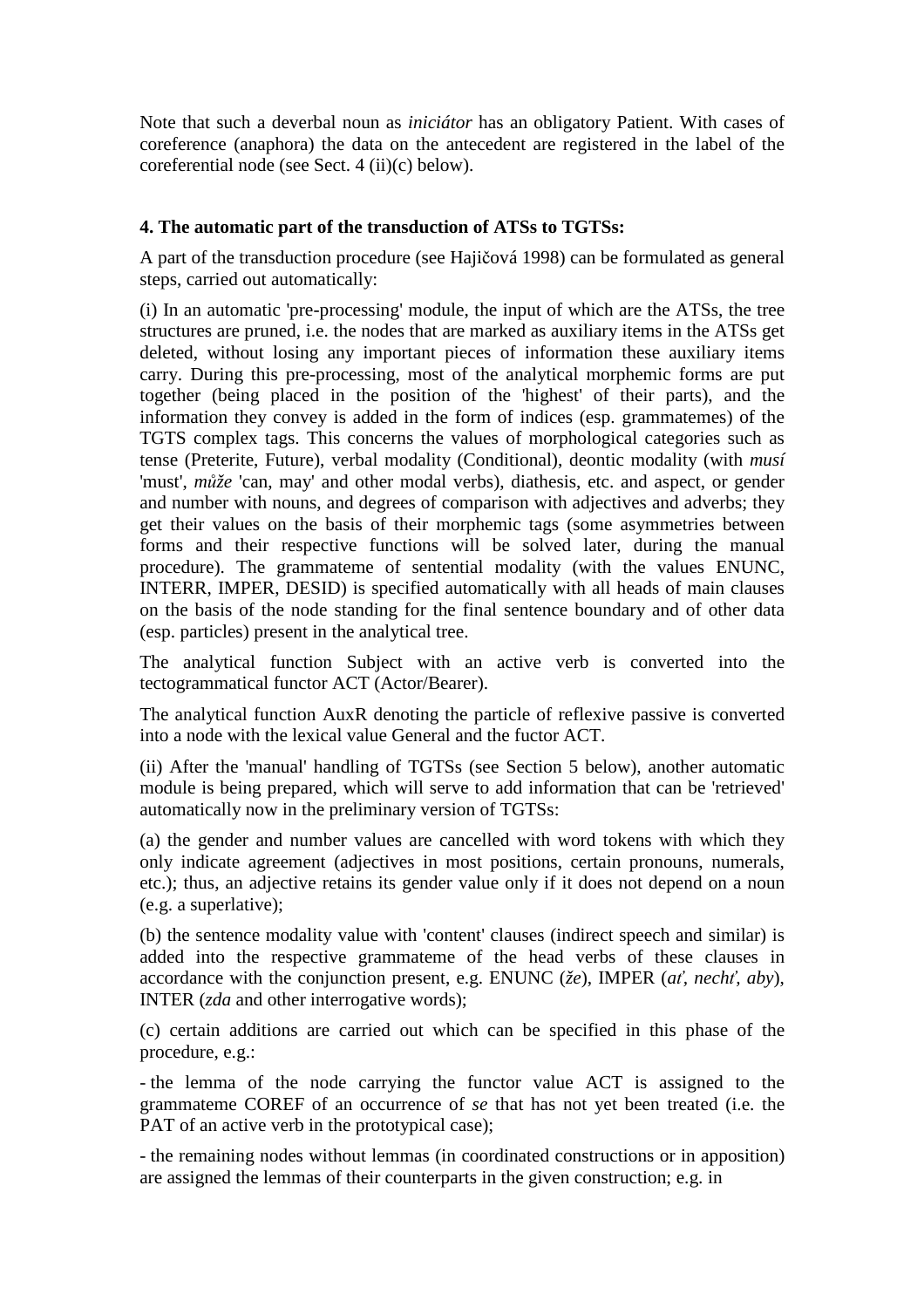*Jirka pozval Marii a Karel Milenu* 

### (lit. Jirka invited Mary and Karel Milena)

the node correspnding to the deleted second occurrence of the verb (which has been added "by hand" as governing both *Karel*.ACT and *Milenu*.PAT) gets a lemma identical to that of the lefthand coordinated item;

- the secondary values of syntactic grammatemes (cf. Section 5 below) are added there, where a preposition allows for a reliable choice: ACCOMPANIMENT.WITHOUT (*bez*)*,* BENEFACTIVE.NEG (*proti*), DIR3.IN (*do*)*,* etc.;

- the remaining nodes corresponding to commas, dashes, quotes, etc. are deleted.

In the next stages, the automatic procedure is supposed to be enriched in various respects, to cover at least the most regular phenomena of subdomains such as:

- word derivation (up to now only the deverbal adjectives, possessive adjectives and pronouns, and adverbs derived from adjectives are handled on the basis of the lemmas of the source words),

- certain elementary ingredients of the build-up of the lexicon, which should contain several kinds of grammatical data especially including the valency frames or grids),

- the development of the degrees of activation of the 'stock of shared knowledge' (see Hajičová 1993) as far as derivable from the use of nouns in subsequent utterances in a discourse.

# **5. Intellectual part of underlying tagging**

The following operations can only be performed intellectually, (before further analysis helps to find reliable criteria to indetify specific contexts in which secondary functions occur):

(i) the analytic functions (such as Subject, Object, Adverbial, Attribute), exressed by case endings, subordinating conjunctions and prepositions, are changed into corresponding functors; e.g. Dative with an LA object primarily yields ADDRESSEE, with an adverbial it yields BENEFACTIVE, Cz. *aby* or *na* yields Objective with LA objects and AIM or LOC, respectively, with adverbials; the syntactic grammatemes accompanying LOC (corresponding to the primary functions of prepositions such as *v* 'in', *na* 'on', *pod* 'under', *mezi* 'between', and so on) are left for further treatment (the original preposition is retained as the value of a specific attribute in the complex symbol of the noun; cf. Section  $4 \text{ (ii)(c)}$  as for the subsequent automatic step);

(ii) nodes for the deleted items are 'restored' either as pronouns (including specific symbols for a 'General Participant', for a 'Controllee' and for an 'Empty Verb' (with the non-verbal heads of sentences that are neither Vocatives, nor pure denominations, such as nominal headings) or the attribute 'lemma' is left vacant for further treatment (e.g. in coordinations, see Section 4 (ii) (c) above);

(iii) the topic-focus articulation of the sentence is accounted for by means of three values of the corresponding attribute, namely f for 'focus' (more exactly: contextually non-bound), t for non-contrastive (part of) topic (contextually bound) and c for 'contrastive' (part of) topic;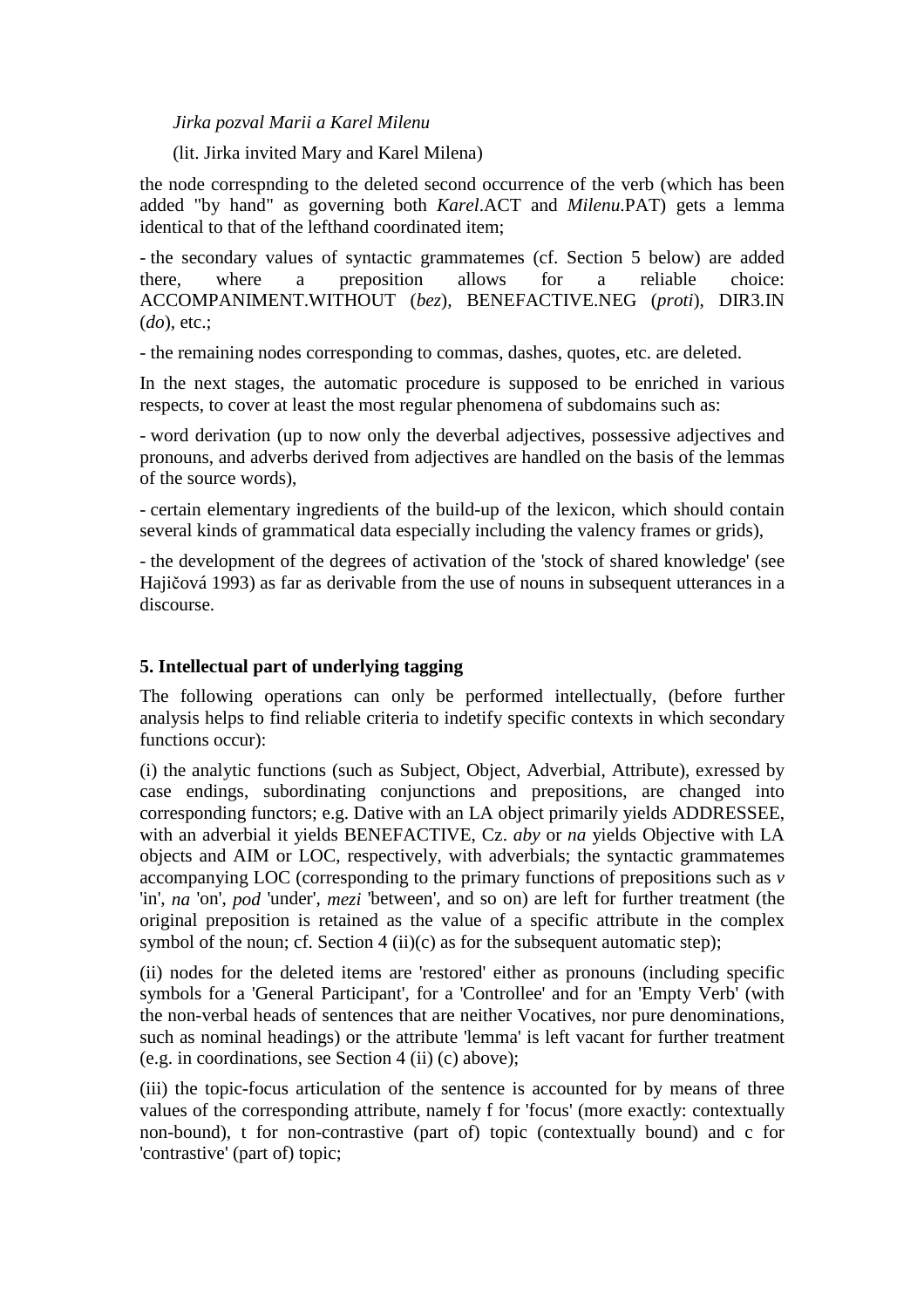(iv) with possessive adjectives and pronouns dependent on nouns, the number and gender values of their basis are taken as the values of their respective grammatemes:

- *jeho* 'his' gets the values SING, ANIMATE (or INANIMATE or NEUTER*,* according to the context, i.e. to the gender of the antecedent,

### - *její* 'her' gets SING, FEMININE*,*

- *jejich* gets PLUR and the appropriate gender,

- *m*ů*j* 'my' gets SING and either ANIM or FEM,
- *mat*č*in* 'mother's' gets SING, FEM, and so on.

The annotators use the help of a 'user-friendly' software that enables them to work with diagrammatic shapes of trees.

## **6. Concluding remarks:**

Almost 100 000 sentences from the Czech National Corpus have obtained their 'analytical' annotations, and we expect to get about 10 000 sentences annotated by their TRs before the end of the year 2000.

Neither the automatic nor the manual part of the tagging can achieve a complete formulation of tectogrammatical representations. Several types of grammatical information will be specified only after further empirical investigations. Thus, e.g., the disambiguation of the functions of prepositions and conjunctions can only be completed after lists of nouns and verbs with specific syntactic properties are established. However, the annotated corpus will offer a suitable starting point for monographic analysis of the problem concerned.

Whenever possible, also statistical methods will be used; specific combined procedures are being tested, based on statistical and structural approaches.

In this way a theoretically substantiated labelling of the TRs can be gained, distinguishing between different kinds of objects and adverbials, between meanings of function morphemes, topic and focus, and so on. The result will be much more complex than that of a parser or tagger of the usual kinds: not only the grammatical well-formedness will be checked, but disambiguated representations of sentences will be achieved, which (although underspecified in the points in which the sentence structure is not fully specific - indistinctness, "systematic ambiguity", scopes of quantifiers) would constitute an appropriate input for a procedure of semantic - (pragmatic) interpretation.

#### **References**

Hajič J. (1998). Building a syntactically annotated corpus: The Prague Dependency Treebank. In: *Issues of Valency and Meaning. Studies in Honour of Jarmila Panevová* (ed. by E. Hajičová) (pp. 106-132). Prague: Karolinum.

Hajičová E. (1984). Presupposition and allegation revisited. *Journal of Pragmatics* 8:155-167; amplified in: Sgall (1984), 99-122.

Hajičová E. (1993). *Issues of sentence structure and discourse patterns.* Prague: Charles University.